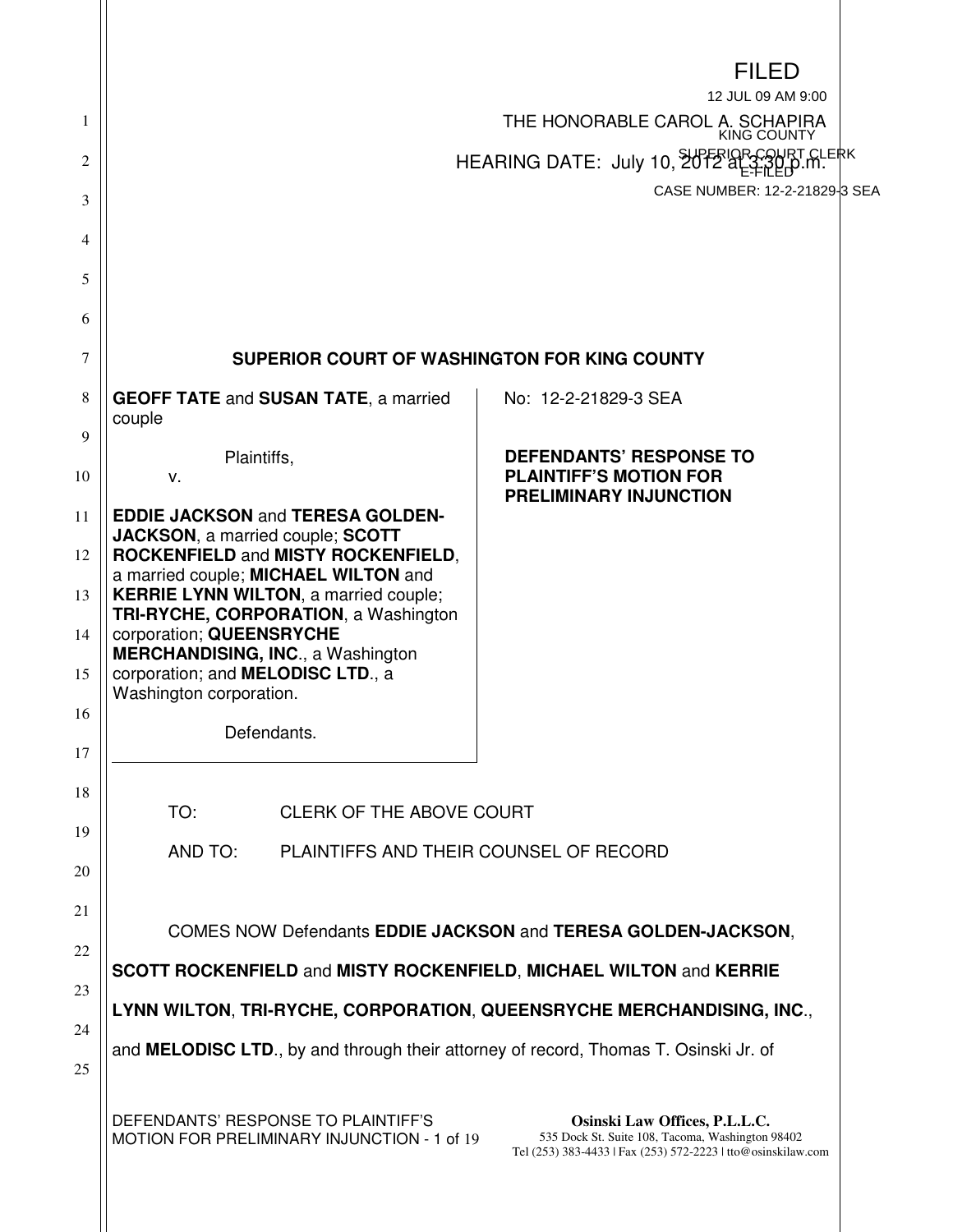1 2 Osinski Law Offices P.L.L.C., and submit the following response and objection to the issuance of a preliminary injunction.

## **INTRODUCTION**

4 5 6 7 8 9 10 Plaintiff Geoff Tate, along with his wife, have brought suit against his former bandmates, Eddie Jackson, Scott Rockenfield and Michael Wilton, and the corporations they do business against, claiming that he is being oppressed. He now comes before this Court asking for a preliminary injunction stopping a majority of the band and shareholders from operating as the band they have been known as for 30 years. Not only is there no oppression, and all decisions were done for legitimate business reasons, but the facts will show that the only person engaging in oppression is Mr. Tate.

11 12 13 14 15 16 17 18 19 Plaintiff Geoff Tate has systematically, in concert with his wife whom he installed as manager, taken more power unto himself within the band and its companies, shutting out the majority with a policy of ultimatums and brinksmanship, while engaging in naked self dealing. When his bandmates, Eddie Jackson, Scott Rockenfield and Michael Wilton finally said enough is enough and tried to move on to outside management, Mr. Tate reacted with a violent physical assault, leaving them no choice but to obtain a new singer. Mr. Tate has now followed with a combined legal and public relations assault in breach of his duties to the very corporations he claims his bandmates are harming. As such, the only oppressor here is Mr. Tate, and his ultimate claims, along with this motion for preliminary relief, fail.

## **I. RELIEF REQUESTED**

20

21

22

23

24

25

3

# **II. STATEMENT OF FACTS**

Defendants request that Plaintiff's motion for preliminary injunction be denied.

Original bandmembers Chris DeGarmo, Eddie Jackson, Scott Rockenfield and Michael Wilton were in various bands together until settling on "The Mob" in 1981. See Declarations of Eddie Jackson, p. 2; Scott Rockenfield, p.2; and Michael Wilton, p. 2-3. They needed a singer

DEFENDANTS' RESPONSE TO PLAINTIFF'S MOTION FOR PRELIMINARY INJUNCTION - 2 of 19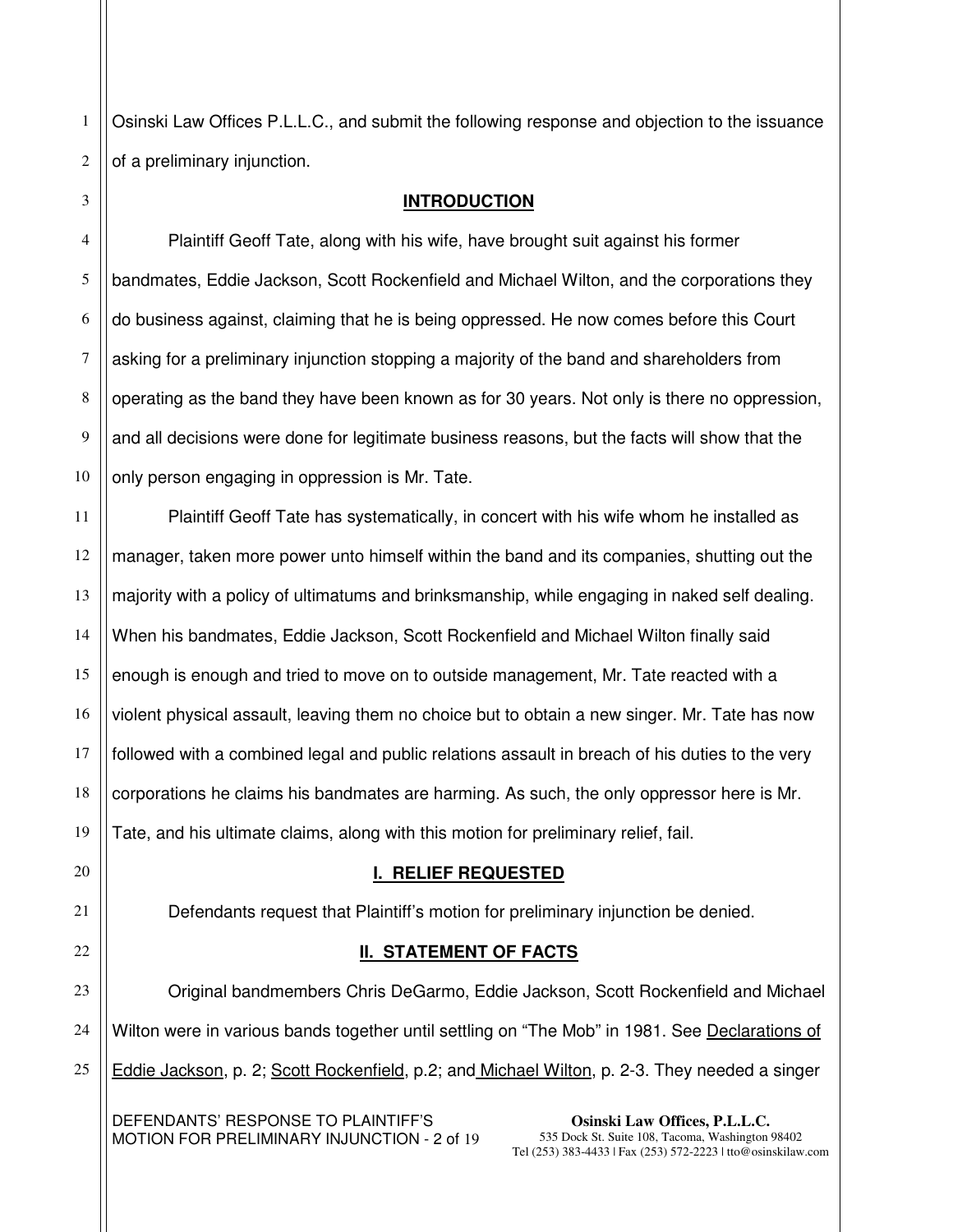1 2 3 4 and had Geoff Tate perform with them in a contest and later on an EP paid for by all members but Geoff Tate. See id. Geoff Tate continued on with his band, "Myth," until the EP gained critical acclaim and major label interest, at which time he joined the "The Mob." which was renamed "Queensryche". See id.

5 6 7 8 9 10 11 12 13 14 15 16 Queensryche went on to sell millions of albums and tour all over the world, peaking with the 1991 album, Empire. See Declaration of Michael Wilton, p. 3-4. Following the success of **Empire**, the dynamics of the band began to change, with conflicts over the creative direction of the band, and surrounding songwriting credits and the revenue that created. See id. Up to that point, all music was written collaboratively amongst all bandmates but Tate, who only wrote lyrics, and not all lyrics. See id; Declaration of Counsel Thomas T. Osinski, Exhibit 2. Chris DeGarmo left the band two albums later in 1997 over these differences and the tensions they created between himself and Geoff Tate, who, amongst other things, resisted Chris DeGarmo's writing of complete songs with lyrics. See Declaration of Michael Wilton, p. 4-5. This was ironic as Queensryche's largest hit of all time, Silent Lucidity, which reached No. 2 on the Billboard chart, was written entirely by Chris DeGarmo. See Declarations of Michael Wilton, p. 4, and Eddie Jackson, p. 4.

Following the departure of Chris DeGarmo, the band collectively decided to move on with a succession of replacement guitarists. See Declarations of Eddie Jackson, p. 5-7, and Michael Wilton, p. 5-6. Eddie Jackson, Scott Rockenfield and Michael Wilton continued to write music and submit it to Geoff Tate for the addition of lyrics. See id. Chris DeGarmo returned for the creative process on the 2002 release, Tribe, but did not fully rejoin the band, nor did he tour with them, leaving after the album was recorded. See id.

23 24 25 During this period of the late 1990s into the early 2000s, Susan Tate, Geoff Tate's wife, began her ascent to the ultimate management of the band. See Declaration of Misty Rockenfield. Susan Tate first began running the fan club and merchandising portions of the

DEFENDANTS' RESPONSE TO PLAINTIFF'S MOTION FOR PRELIMINARY INJUNCTION - 3 of 19

17

18

19

20

21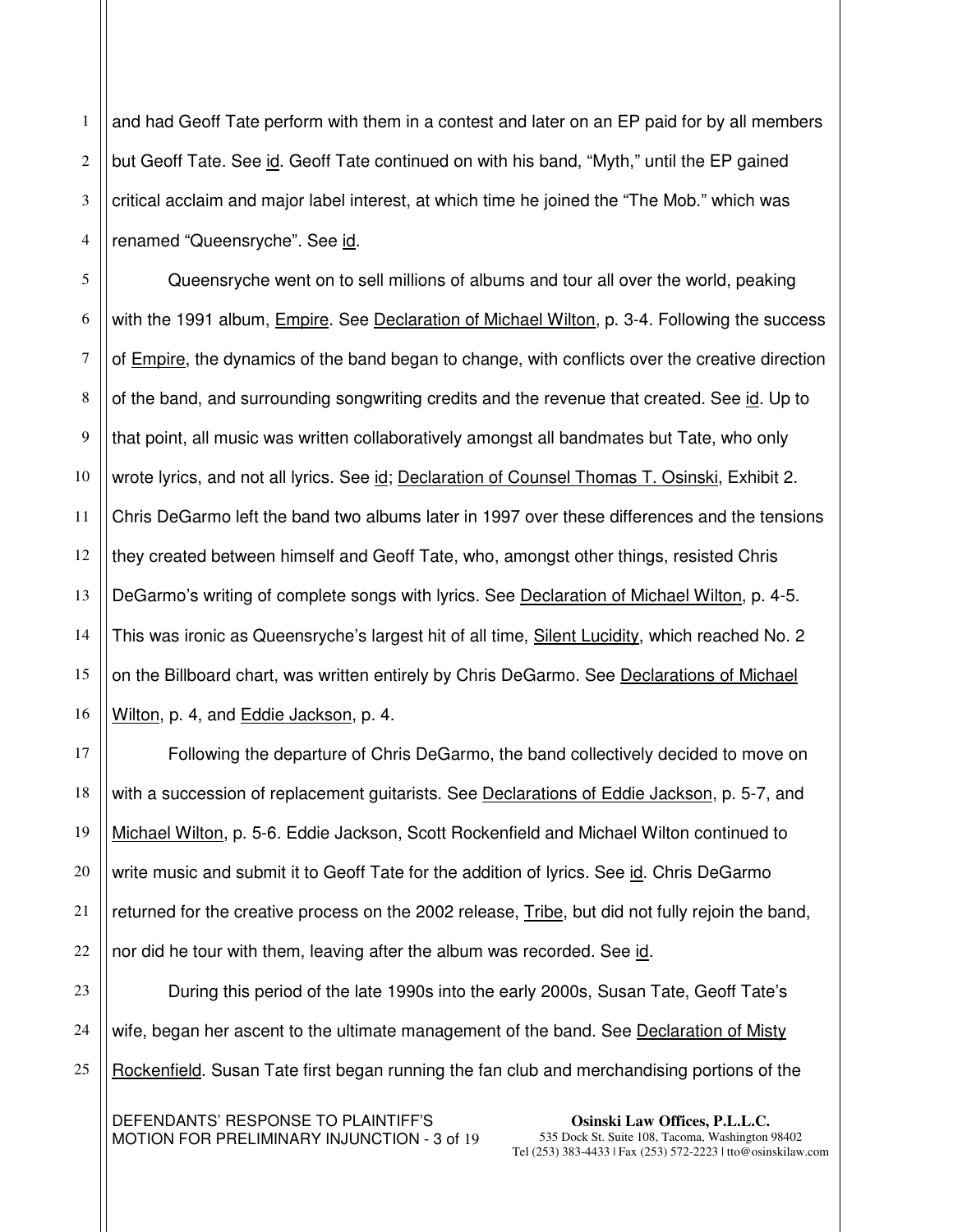1 2 3 4 5 6 Queensryche operation. See id. She then was instrumental in the firing of then current manager, Ray Daniels, and having him replaced with Lars Sorenson, to whom she then served as assistant. See id. Then, in 2005, she took over management duties completely and Lars Sorenson was let go. See id; Declaration of Michael Wilton, p. 6-7. This is quite an accomplishment since Susan Tate's only prior management experience was managing her previous husband's unsigned local band. See Declaration of Misty Rockenfield.

7 8 9 10 11 12 13 14 15 16 17 18 19 20 Once Susan Tate was installed as manager, the Tates proceeded to take full control of the band. See Declarations of Eddie Jackson, p. 7-13, Scott Rockenfield, p. 3-4, and Michael Wilton, p. 6-12. Geoff Tate began working with outside writers and regularly rejecting music offered by the band. See id. Geoff and Susan Tate asserted full control over the budgeting and production process, not only cutting Eddie Jackson, Scott Rockenfield and Michael Wilton out of the creative process, but eliminating songwriting royalties and manipulating all advances so as to coerce their cooperation. See id. This was combined with constant threats from Geoff Tate to leave the band if his bandmates did not go along with his dictates. See id. In an attempt to maintain what was left of the original membership and get what advance and other monies were available, Eddie Jackson, Scott Rockenfield and Michael Wilton went along with Geoff and Susan Tate's creative and business control of Queensryche. See id. This is ironic as Geoff Tate has stated publicly on several occasions about his bandmates' integral role in the sound and overall make up of Queensryche. See Declaration of Counsel Thomas T. Osinski, Exhibits 7, 8.

21 22 23 24 25 The results of the Tates' stewardship of Queensryche have been disastrous. Under Tate leadership, Queensryche has produced three albums to wildly declining sales. Operation: Mindcrime II has sold only 150,000 copies to date, compared to 500,000 for the original Operation: Mindcrime in the first year alone, moving on to over a million a few years later. See Declaration of Eddie Jackson, p. 8. It also received only mediocre reviews. See id.

DEFENDANTS' RESPONSE TO PLAINTIFF'S MOTION FOR PRELIMINARY INJUNCTION - 4 of 19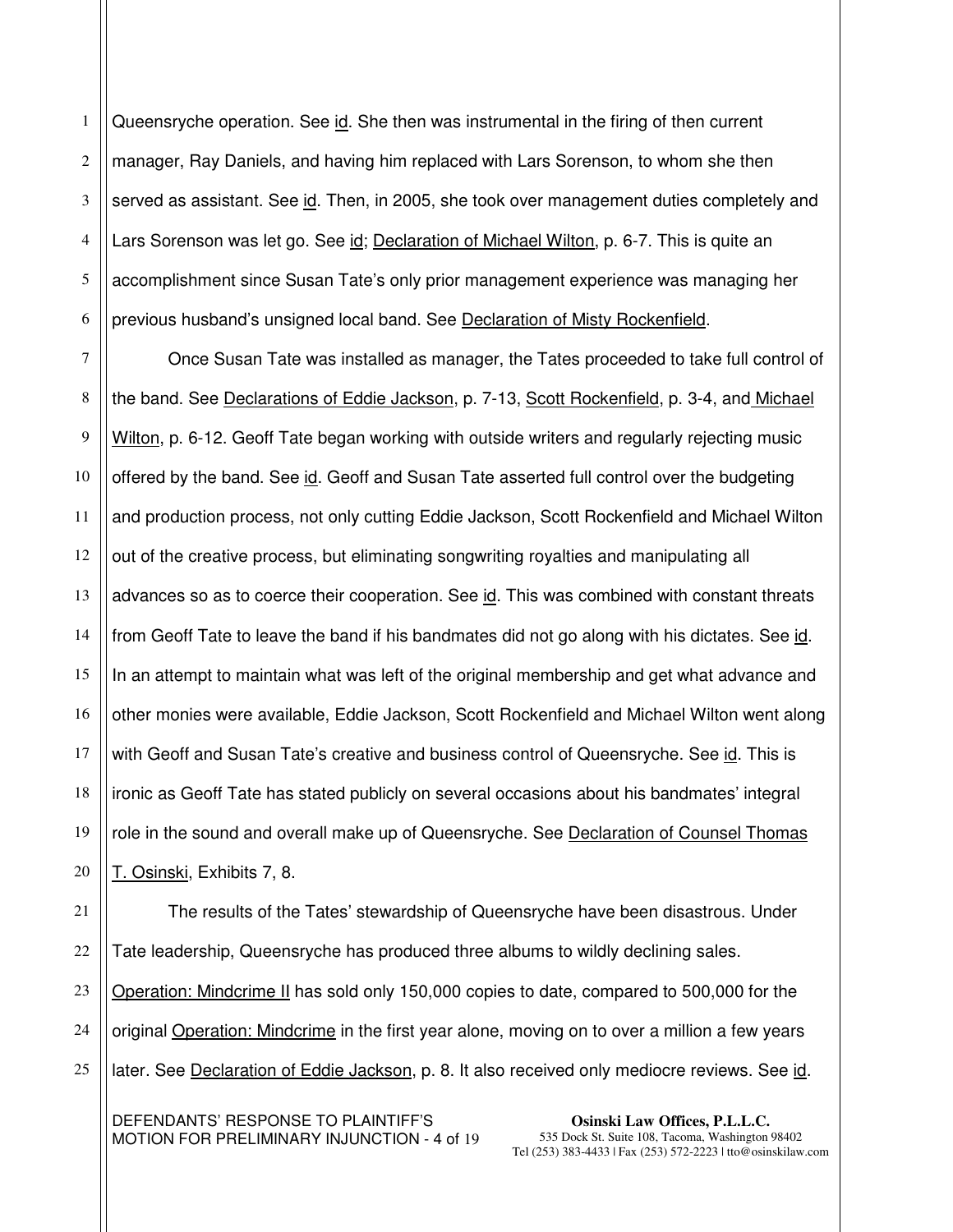1 2 The next album, American Soldier, sold only 60,000 copies, less than half again. See id, p. 9. And last year's Dedicated to Chaos, sold an abysmal 20,000 copies. See id, p. 10-11.

3 4 5 6 7 8 9 10 11 12 13 14 15 16 In addition, Geoff Tate has shown an almost messianic dedication to these ill-received songs and musical direction. See Declaration of Eddie Jackson, p.11-13, and Scott Rockenfield, p. 5. He openly loathes the metal sound that made the band famous, even saying so to the press. See Declaration of Counsel Thomas T. Osinski, Exhibit 6. Geoff Tate even refuses to perform the bulk of the songs from the first five, and most popular, albums, considering them "stupid," his refusal coming in the face of overwhelming fan demand. See Declarations of Eddie Jackson, p. 11-13, Scott Rockenfield, p. 5, and Michael Wilton, p. 9. Although Queensryche has continued as a viable entity, the decline of recent years is evident in album sales and overall revenue. See Declarations of Eddie Jackson, p. 7-13, and Michael Wilton, p. 6-15. See also Declaration of Alan Miller. As a result, Eddie Jackson, Scott Rockenfield and Michael Wilton, who own 75% of the stock in the Queensryche entities and are three of four directors, decided in 2012 to take a more active role in the direction of the band entities. See Declarations of Eddie Jackson, p. 11-14, Scott Rockenfield, p. 6, and Michael Wilton, p. 12-15.

First, they looked into using outside professionals to run the fan club and merchandise as opposed to an in-house operation run by Susan Tate and Geoff's stepdaughter Miranda Tate. See Declarations of Scott Rockenfield, p. 6, and Michael Wilton, p. 12-15. This was met with fierce resistance and even abuse of the outside firm being considered by Geoff and Susan Tate. See id.

22 Next the issue of outside professional management was suggested by Michael Wilton. See Declaration of Michael Wilton, p. 12-15. This was met with even stronger resistance, with Geoff Tate dismissing the idea out of hand. See id.

25

17

18

19

20

21

23

24

#### DEFENDANTS' RESPONSE TO PLAINTIFF'S MOTION FOR PRELIMINARY INJUNCTION - 5 of 19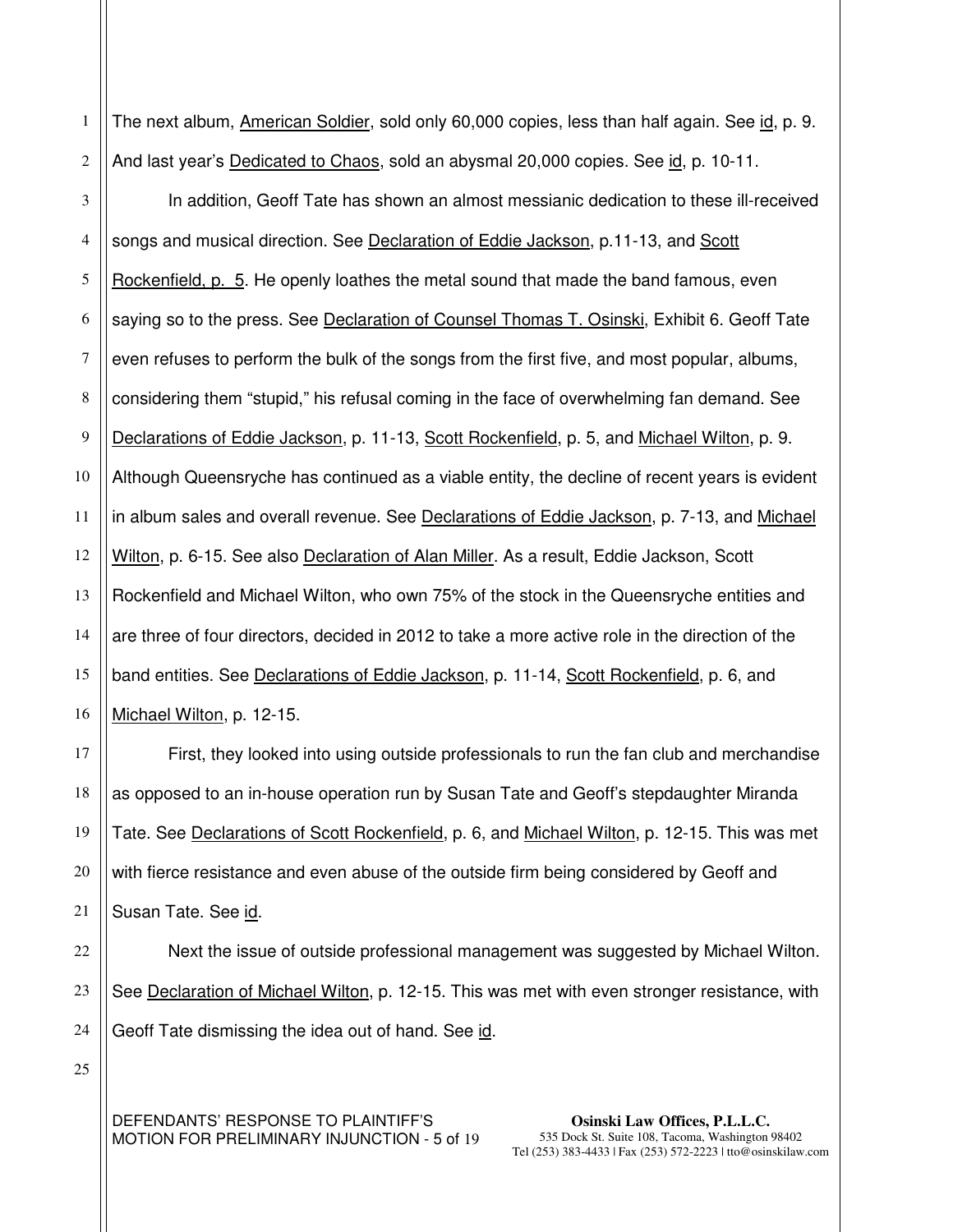2 4 During this time, the other bandmembers learned through Scott Rockenfield that Geoff Tate had negotiated a development deal for a movie based on Queensryche's popular concept album, Operation: Mindcrime. See Declarations of Scott Rockenfield, p. 7-9 and Michael Wilton, p. 14. Scott Rockenfield received an e-mail from a mutual acquaintance who was part of the deal who explained how Geoff Tate was about to engage in a lucrative agreement. See Declaration of Scott Rockenfield, p. 7-9, Exhibit 1. When Scott Rockenfield informed Eddie Jackson and Michael Wilton of this, they investigated with the Queensryche corporate attorney and confirmed that a six figure advance was indeed being held by him until execution of documents by Geoff Tate, at which time the money would be paid to Geoff Tate alone. See Declaration of Scott Rockenfield, p. 9, This is despite ownership of Operation: Mindcrime and associated intellectual property by the Queensryche entities and former member Chris DeGarmo. See Declaration of Michael Wilton, p. 14.

Due to this litigation, the other bandmates (Eddie Jackson, Scott Rockenfield and Michael Wilton) have now come into possession of the agreement executed by Geoff Tate for this movie option. See Declaration of Counsel Thomas T. Osinski, Exhibit 12. Amazingly, and with no grant of authority from the band, Geoff Tate claimed full ownership in the Operation: Mindcrime "story," procuring for himself a \$150,000 fee, 20% of all royalties, and \$10,000 upfront for an option, all payable to him alone, and with 20% for soundtrack and merchandise revenue to be split amongst him and the band.

 Eddie Jackson, Scott Rockenfield and Michael Wilton were not to be deterred and set a directors meeting to discuss changes. See Declaration of Michael Wilton, p. 14. Not only did Geoff Tate refuse to attend, he responded through legal counsel, demanding that Susan Tate and his attorney be present, that the meeting be rescheduled, and claiming that meeting notice via e-mail was inadequate. See id. This was surprising to the other bandmates as all

25

DEFENDANTS' RESPONSE TO PLAINTIFF'S MOTION FOR PRELIMINARY INJUNCTION - 6 of 19

1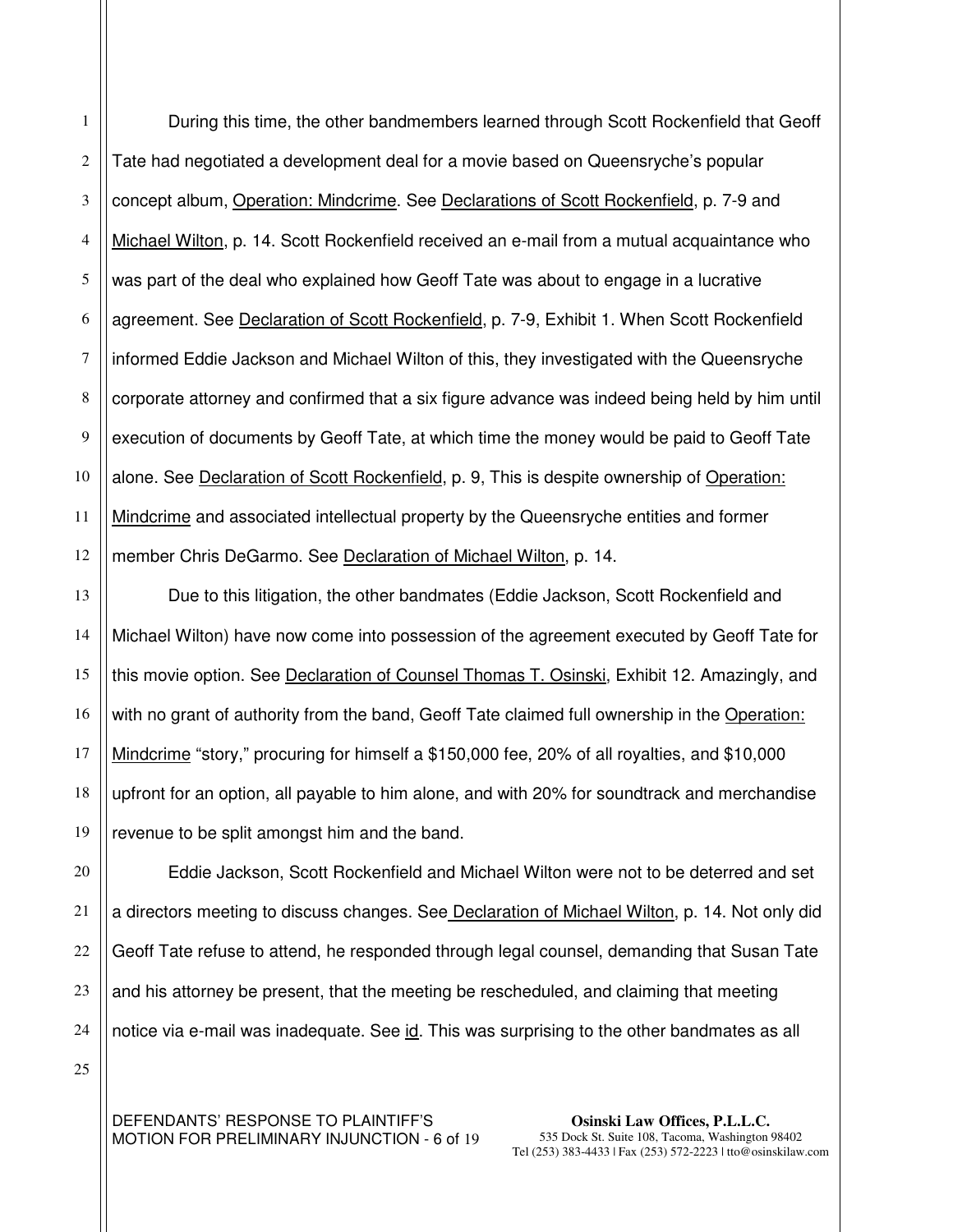1 2 meetings had been set by e-mail or text for years, and even more shocking that Geoff Tate was speaking through an attorney about a meeting of their band of 30+ years. See id.

3 4 5 6 Eddie Jackson, Scott Rockenfield and Michael Wilton had their properly-called meeting anyway, and being a quorum and a majority, voted to remove Susan Tate as manager, move on to a professional outside merchandise company, and other related business. See id. Declaration of Counsel Thomas T. Osinski, Exhibit 9.

7 8 9 10 11 12 13 14 15 16 17 18 19 20 21 22 23 24 The next day, all band members flew to Sao Paulo, Brazil, for a previously scheduled performance. See id. Several hours before the concert, Geoff Tate called for a meeting wherein he asked for confirmation of actions taken at the April 12, 2012 meeting. See id. Geoff Tate also raised the issue of the Operation: Mindcrime movie project advance, complaining bitterly that the other band members were holding up "his money." See id. Following the meeting, the other bandmembers did not see Geoff Tate until on stage just before the beginning of their performance. See Declarations of Eddie Jackson, p. 13-15, Scott Rockenfield, p. 9, and Michael Wilton, p. 15. Geoff Tate then viciously engaged in an unprovoked attack on Scott Rockenfield and Michael Wilton, and was only kept from Eddie Jackson due to the intervention of crew and security. See Declarations of Eddie Jackson, p. 13-15, Scott Rockenfield, p. 9-11, and Michael Wilton, p. 15-18; Parker Lundgren, Edward Eugene "Geno" Bishop, Orlando Scott "Fozzy" O'Hare, and Anthony Bender. These attacks were totally unprovoked and unjustified. See id. This delayed the start of the performance over 20 minutes, and Geoff Tate continued to spit at, curse, and taunt his bandmates throughout the performance. See id. The other bandmembers left immediately after the performance, avoiding Geoff Tate, who was flown home on a hastily booked separate flight. See id. Following the Sao Paulo incident, Eddie Jackson, Scott Rockenfield and Michael Wilton knew of two contracted performances. See Declaration of Michael Wilton, p. 18-19.

25 The decision was made to attempt to be professional and carry out these obligations, and see

DEFENDANTS' RESPONSE TO PLAINTIFF'S MOTION FOR PRELIMINARY INJUNCTION - 7 of 19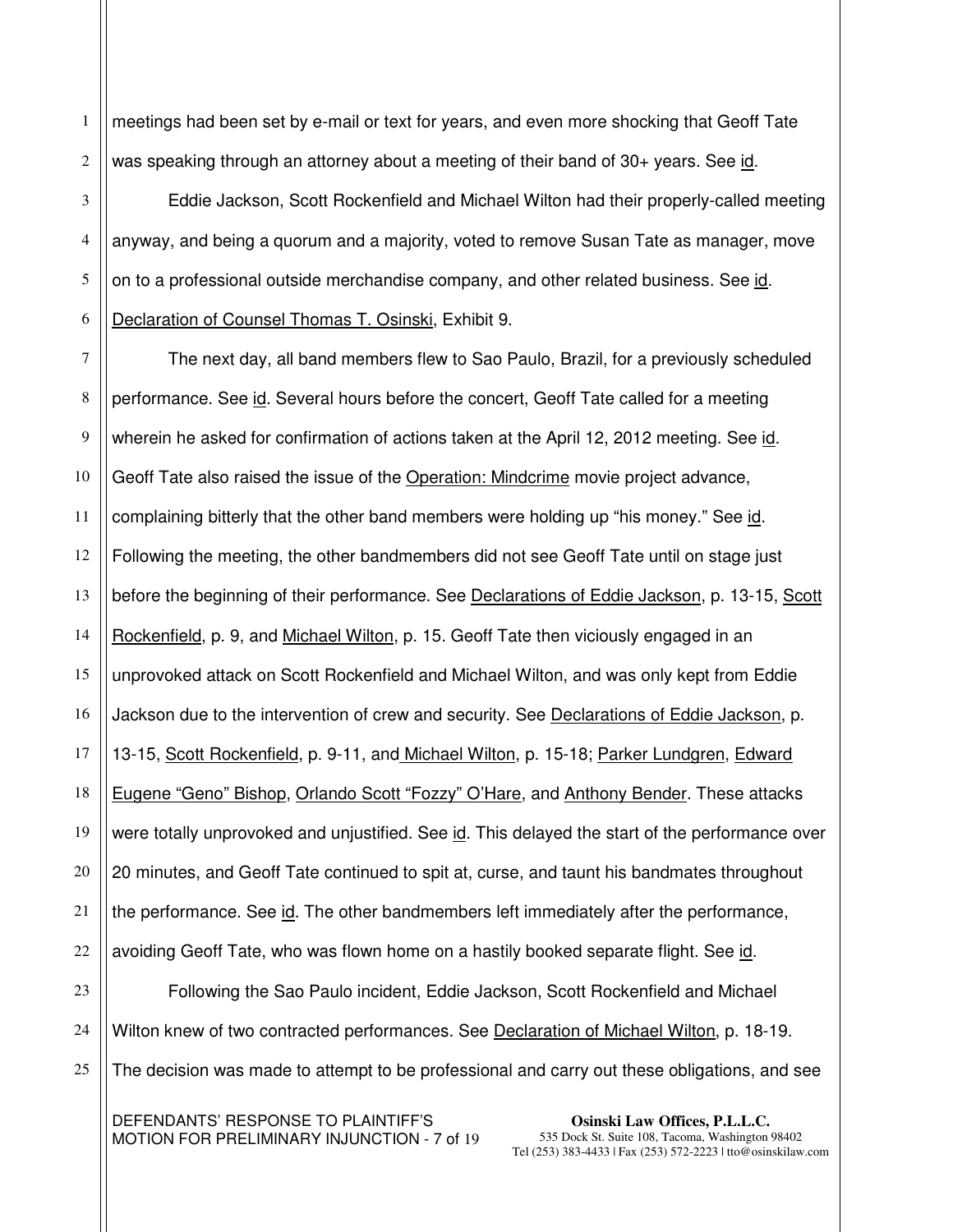2 3 if it was still possible for them to work with Geoff Tate. See id. Unfortunately, Geoff Tate never apologized for his actions, continued to make threats, and engaged in erratic and bizarre behavior, even telling the audience they "sucked" at the last performance. See id.

4 5 6 7 8 9 10 11 As a result Eddie Jackson, Scott Rockenfield and Michael Wilton decided they had no choice but to move on. See id. Although as a clear majority and quorum they had the ability to make this difficult decision for the good of the band on their own, they attempted to reach out and negotiate a settlement. See id. This was flatly rejected by Geoff Tate. See id. Thus, in a duly noticed meeting on June 2, 2012, Eddie Jackson, Scott Rockenfield and Michael Wilton voted to replace Geoff Tate with a new lead singer, and to expel and/or otherwise negotiate just compensation for his ownership interest. See id; Declaration of Counsel Thomas T. Osinski, Exhibit 10. Negotiations failed, leading to the suit at bar.

12 13 14 15 16 17 18 19 20 21 22 23 24 Following Geoff Tate's removal as lead singer, Queensryche performed under the moniker "Rising West" for two sold-out shows and rave critical and fan reviews. See Declaration of Michael Wilton, p. 21 and Declaration of Counsel Thomas T. Osinski, Exhibit 5. On the strength of those shows, the new Queensryche has been signed by Frontline/AGPS Management, the largest and most powerful music management company in the world and a subsidiary of Live Nation. See Declaration of Paul Geary. Within the first week, the new management was able to obtain three bookings at equal or better compensation than the old Queensryche. See id. With the new Queensryche's dedication to the original five gold and platinum selling albums, and new material in the same vein, the demand has been tremendous. See id and attached Letter of Sullivan Bigg. Conservatively, the new Queensryche could book over \$4 million in gross tour revenue alone between now and the trial date in this matter, with commensurate surges in merchandise and back catalog sales. See id.

25

1

DEFENDANTS' RESPONSE TO PLAINTIFF'S MOTION FOR PRELIMINARY INJUNCTION - 8 of 19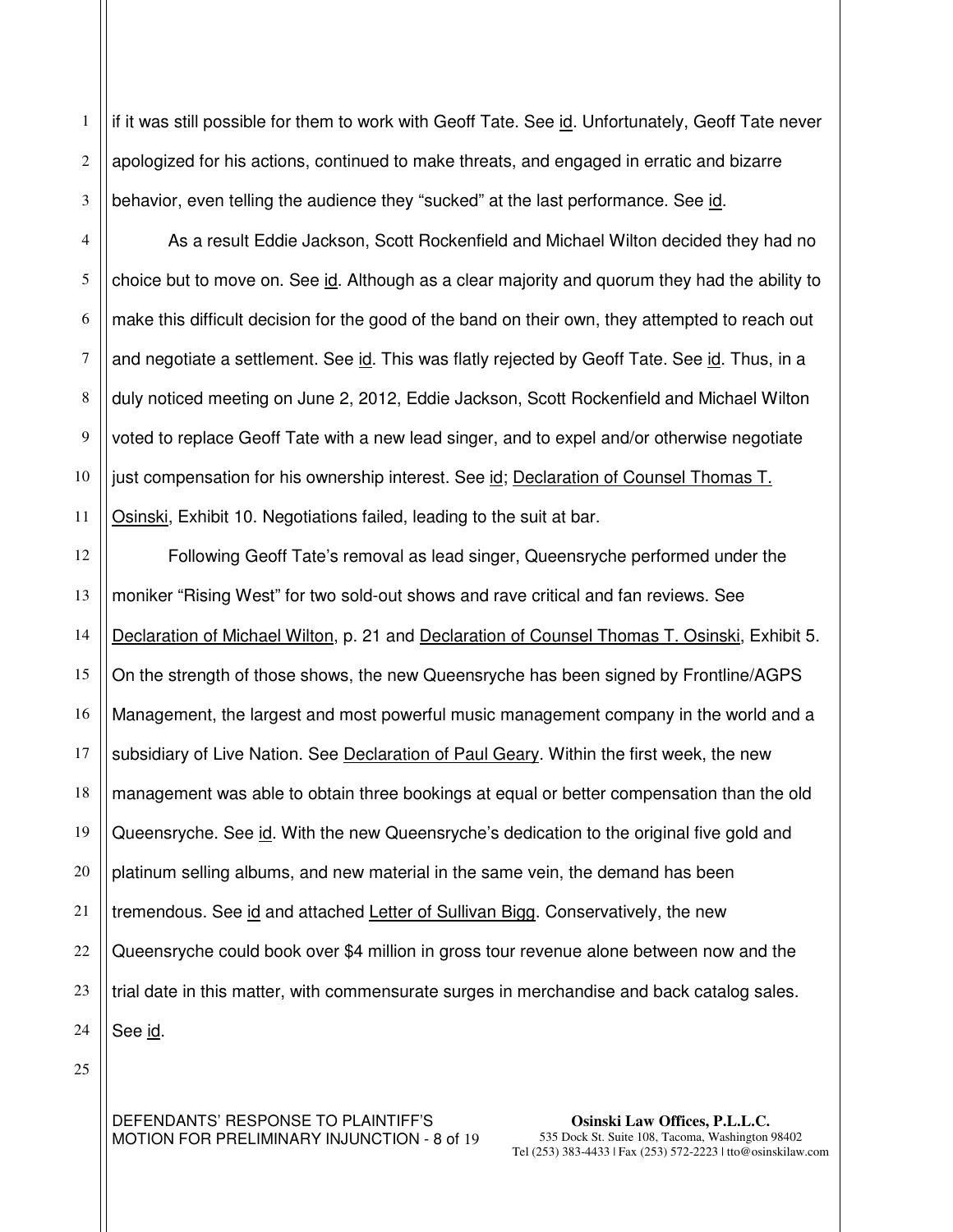| $\mathbf{1}$     | Geoff Tate on the other hand has taken to the press to denigrate his bandmates and                                                                                                                                                      |
|------------------|-----------------------------------------------------------------------------------------------------------------------------------------------------------------------------------------------------------------------------------------|
| 2                | their abilities, as well as tar them with labels of ineptitude and greed. See Declaration of                                                                                                                                            |
| 3                | Counsel Thomas T. Osinski, Exhibit 2, Rollingstone.com. Further, although Eddie Jackson,                                                                                                                                                |
| $\overline{4}$   | Scott Rockenfield, and Michael Wilton are the rightful current controllers of the Queensryche                                                                                                                                           |
| 5                | entities and their assets, Geoff, Susan and Miranda Tate have locked them out of the official                                                                                                                                           |
| 6                | Queensryche Facebook account and band website, causing harm not only to the reputation of                                                                                                                                               |
| $\boldsymbol{7}$ | the band, but blocking revenue through sales on the Queenryche website. See Declaration of                                                                                                                                              |
| $\,8\,$          | Michael Wilton, p. 24-26.                                                                                                                                                                                                               |
| 9                | III. ISSUES PRESENTED                                                                                                                                                                                                                   |
| 10               | Should a preliminary injunction issue?<br>А.                                                                                                                                                                                            |
| 11               | 1. Does the seeker of the injunction have a clear right? No.                                                                                                                                                                            |
| 12               | a. Is the seeker of the injunction likely to prevail on the merits? No.                                                                                                                                                                 |
| 13               | 2. Is there an immediate threatened invasion of that right? No.                                                                                                                                                                         |
| 14               | 3. Is the seeker of the injunction being damaged? No.                                                                                                                                                                                   |
| 15               | В.<br>To be likely to prevail on the merits the minority shareholder must prove they                                                                                                                                                    |
| 16               | are being oppressed.                                                                                                                                                                                                                    |
| 17               | 1. Is he being oppressed by having his reasonable expectations concerning                                                                                                                                                               |
| 18               | participation in the corporation ignored? No.                                                                                                                                                                                           |
| 19               | a. Are those expectations reasonable? No.                                                                                                                                                                                               |
| 20               | 2. Are the actions of the majority justified by legitimate business concerns?                                                                                                                                                           |
| 21               | Yes.                                                                                                                                                                                                                                    |
| 22               | <b>IV. EVIDENCE RELIED UPON</b>                                                                                                                                                                                                         |
| 23               | This response relies on the sworn declarations and true and correct copies of                                                                                                                                                           |
| 24               | documents attached of the following persons: Michael Wilton, Scott Rockenfield, Eddie                                                                                                                                                   |
| 25               |                                                                                                                                                                                                                                         |
|                  | DEFENDANTS' RESPONSE TO PLAINTIFF'S<br>Osinski Law Offices, P.L.L.C.<br>535 Dock St. Suite 108, Tacoma, Washington 98402<br>MOTION FOR PRELIMINARY INJUNCTION - 9 of 19<br>Tel (253) 383-4433   Fax (253) 572-2223   tto@osinskilaw.com |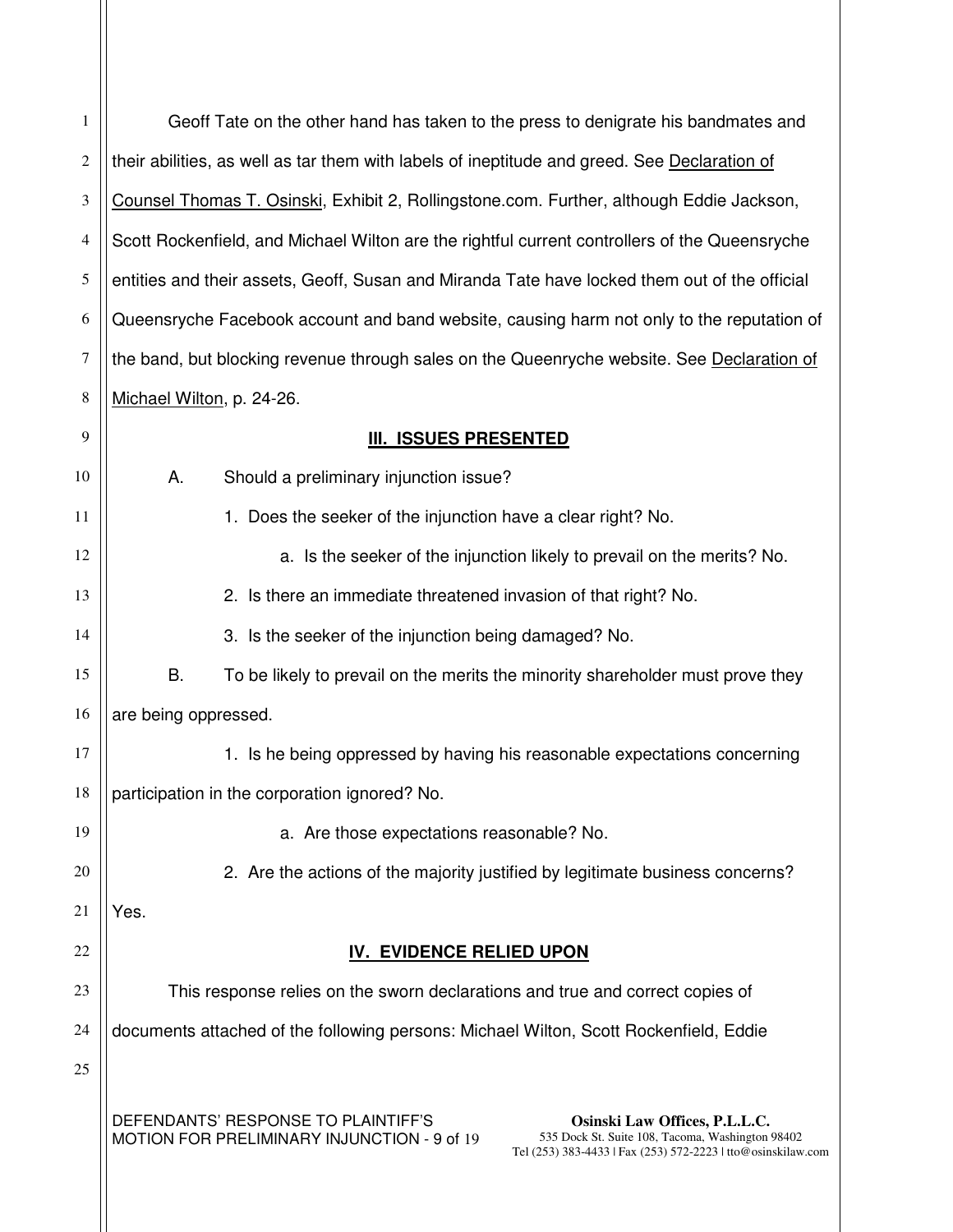Jackson, Paul Geary, Orlando Scott "Fozzy" O'Hare, Eugene "Geno" Bishop, Parker Lundrgen, Alan Miller, Misty Rockenfield and Anthony Bender.

#### **V. LEGAL AUTHORITIES**

#### **STANDARD FOR A PRELIMINARY INJUNCTION**

A party seeking relief through a temporary injunction must show a clear legal or equitable right, that there is a well-grounded fear of immediate invasion of that right, and that the acts complained of have or will result in actual and substantial injury. Rabon v. City of Seattle, 135 Wn.2d 278 (1998) 284. Also, since injunctions are within the equitable powers of the court, these criteria must be examined in light of equity, including the balancing of the relative interests of the parties and the interests of the public, if appropriate. See id.

 In deciding whether a party has a clear legal or equitable right, the court examines the likelihood that the moving party will prevail on the merits. See id at 285. An injunction will not be issued in a doubtful case. See id. Washington courts have also frequently noted that a court is not to adjudicate the ultimate rights in the case when addressing the propriety of a preliminary injunction. See id.

## **GEOFF TATE IS NOT LIKELY TO SUCCEED ON THE MERITS**

Geoff Tate's Motion for Preliminary Injunction is based on the presumption that he will ultimately be awarded the name "Queensryche." The only way this can occur is if the court grants a judicial dissolution of the Queensryche companies. Judicial dissolution is at the trial court's discretion. Scott v. Trans-Sys., Inc., 148 Wash.2d 701, 707(2003). Under RCW 23B.14.300(2)(b), the Superior Courts may dissolve a corporation in a proceeding by a shareholder if it is established that "[t]he directors or those in control of the corporation have acted, are acting, or will act in a manner that is illegal, oppressive, or fraudulent."

25

DEFENDANTS' RESPONSE TO PLAINTIFF'S MOTION FOR PRELIMINARY INJUNCTION - 10 of 19

1

2

3

4

5

6

7

8

9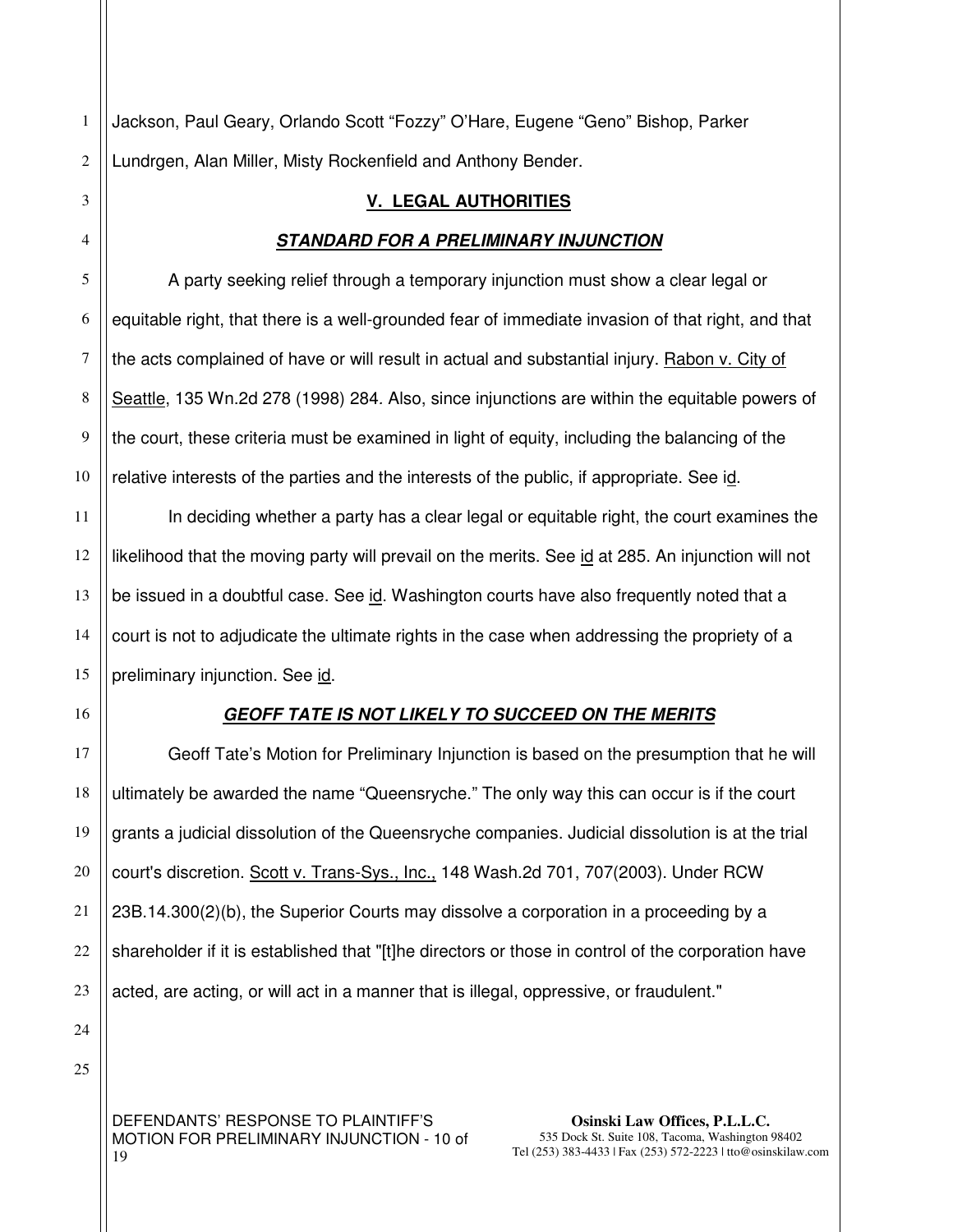"[T]he remedy of liquidation is so drastic that it must be invoked with extreme caution." See id at 708-09. ("The appointment of a receiver is a harsh and extraordinary remedy and will be resorted to by the courts only in extreme cases."). See id at 709.

For the reasons discussed below, Geoff Tate cannot reach this high and extraordinary burden. Not only were Eddie Jackson's, Scott Rockenfield's and Michael Wilton's actions nonoppressive, justified, and legitimate business actions, but the extreme remedy of dissolution is not warranted. The only purpose of dissolution would be to make the name "Queensryche" able to be awarded to Geoff Tate, effectively giving a minority member and only 25% owner full and total control of the corporation's most valuable asset, with no precedent for such an action.

## **THERE IS NO OPPRESSION**

Once overreaching conduct has been demonstrated, the burden shifts to the majority shareholders to show there were legitimate business justifications for the conduct. See id. Under the business judgment rule, corporate management is immunized from liability in a corporate transaction where (1) the decision to undertake the transaction is within the power of the corporation and the authority of management, and (2) there is a reasonable basis to indicate that the transaction was made in good faith. See id. A court must consider a plaintiff's claims for judicial dissolution "against the backdrop of established deference to corporate governance." See id.

 RCW 23B.14.300 does not define the term "oppressive," nor does the MBCA. Washington courts have adopted two tests for oppressive conduct. Scott, 148 Wash.2d at 711. The "reasonable expectations" test, defines oppression as a violation by the majority of the reasonable expectations of the minority. See id. "Reasonable expectations are those spoken and unspoken understandings on which the founders of a venture rely when commencing the venture." See id. Under the reasonable expectations test, the complaining

DEFENDANTS' RESPONSE TO PLAINTIFF'S MOTION FOR PRELIMINARY INJUNCTION - 11 of 19

1

2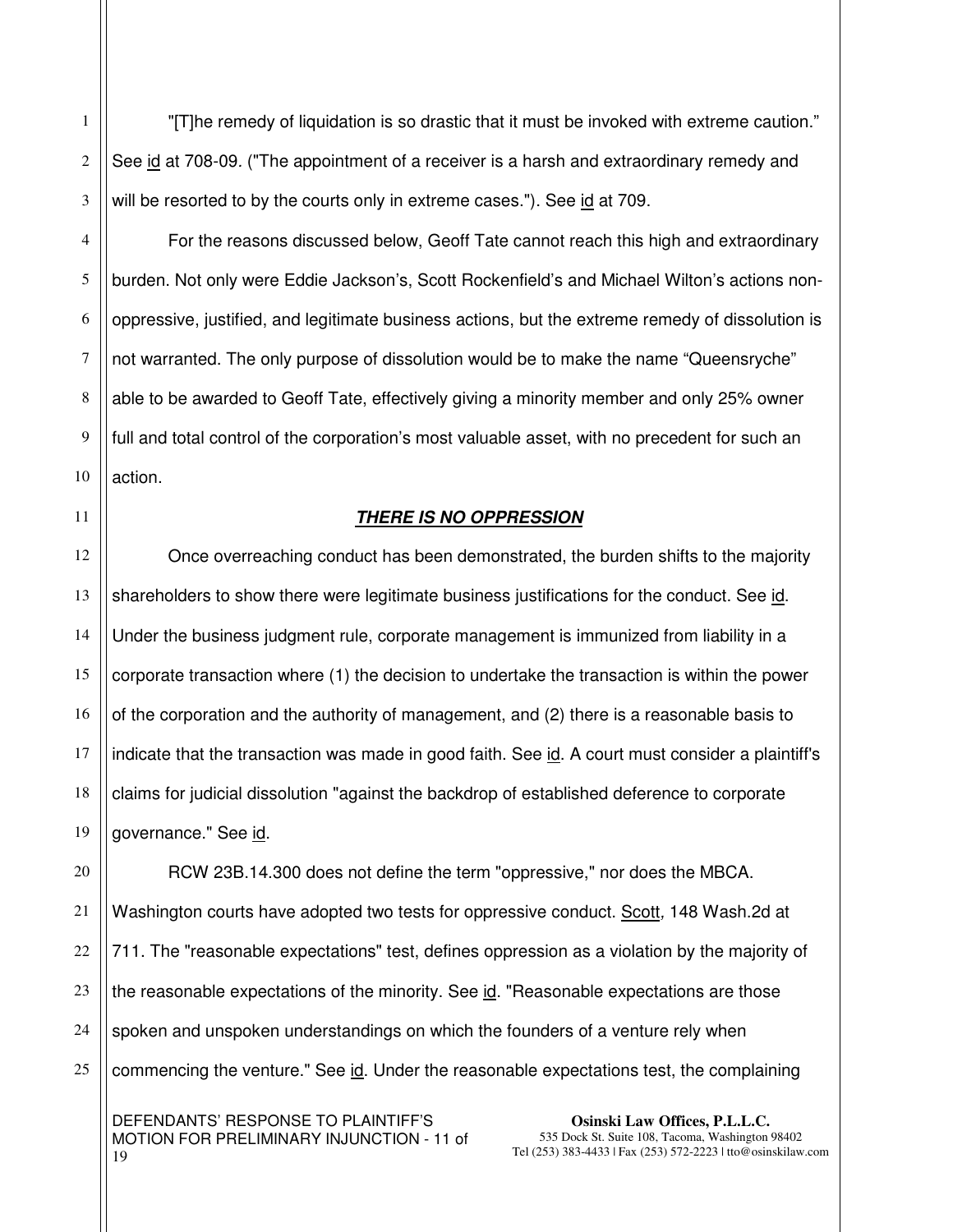1 2 shareholder has the burden of proof, by a preponderance of the evidence, to establish the requisite jurisdictional facts and the equitable grounds for dissolution. See id.

3 4 Geoff Tate claims he had a reasonable expectation to remain in Queensryche forever, and, thus, is being oppressed by his bandmates' actions.<sup>1</sup> See Plaintiff's Motion for Preliminary Injunction. However, such a belief is belied by the entity documents themselves. First, there is the Partnership Agreement, which is the only document that contemplates band membership and predates the creation of all the Queensryche entities. See Declaration of Counsel Thomas T. Osinski, Exhibit 1. Far from this document being designed around an idea of permanent membership, it expressly has an expulsion clause allowing 75% of the partners to expel a member, and buyout procedures following such an expulsion. See id. Even if this partnership agreement were deemed to have no legal effect, it still is illustrative of the reasonable expectations the members of the band had. $^2$ 

 Next is the 1994 Shareholders Agreement submitted by the Plaintiff. See Declaration of Geoff Tate, Exhibit B. Although both sides concede this agreement is expired, it also is illustrative of the band members' expectations, namely, any claim to remain in Queensryche forever. This is because the shareholders agreement has an automatic buyout and transfer

<sup>1</sup> He also relies in part on the May 31, 2012, letter of Thomas T. Osinski Jr. to Joshua Brower. This letter was clearly intended as a settlement communication, and is thus improperly introduced in violation of ER 408, regardless of whether it was marked as such.

 $2^{2}$  Defendants readily admit they do not have an executed copy of the partnership agreement in their possession at this time, but hope to obtain one as discovery progresses. Regardless, even an unsigned document is evidence of the mechanisms intended over 20 years ago and the intent of Eddie Jackson, Scott Rockenfield and Michael Wilton when removing Geoff Tate.

#### DEFENDANTS' RESPONSE TO PLAINTIFF'S MOTION FOR PRELIMINARY INJUNCTION - 12 of 19

-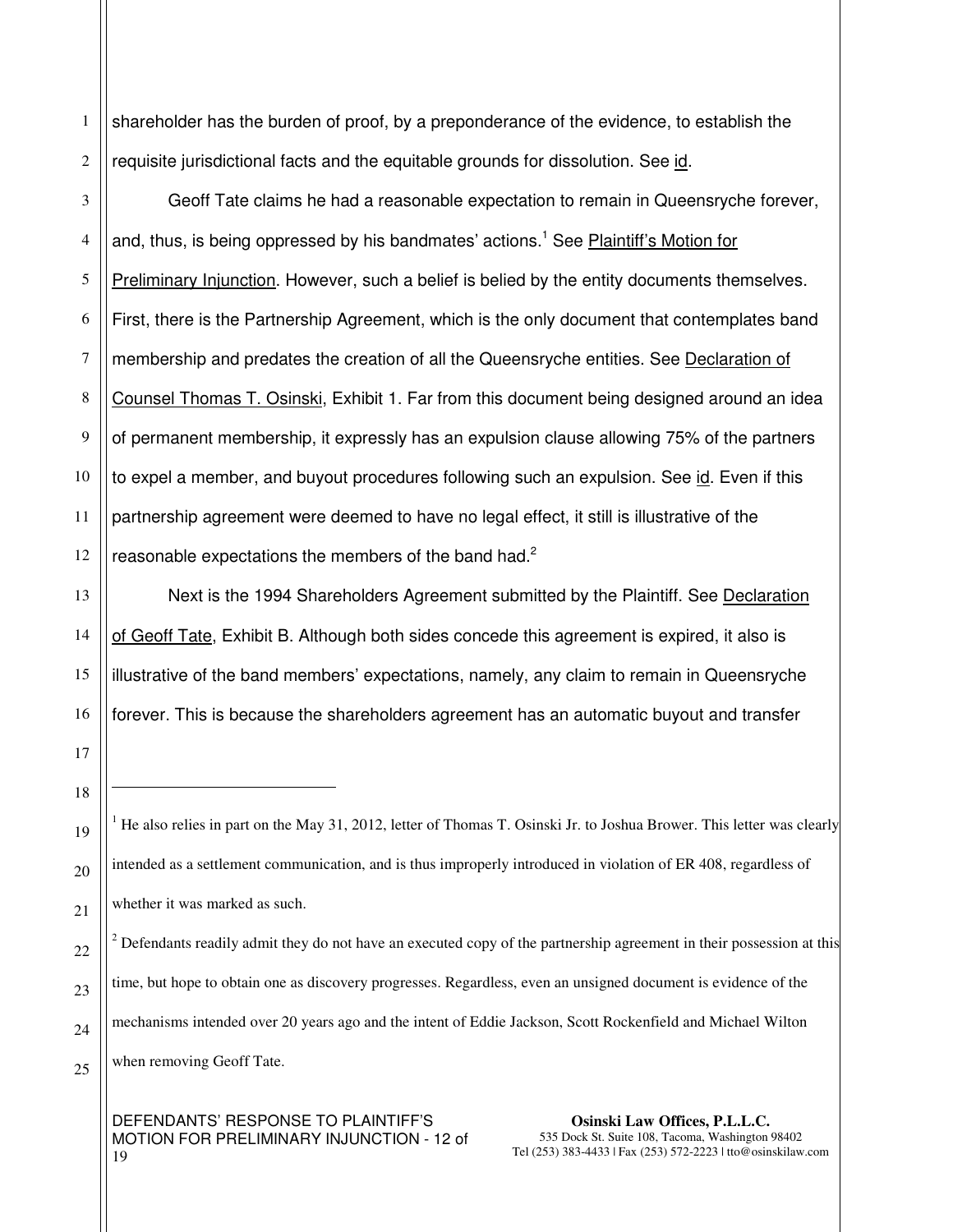2 clause that creates a mechanism to liquidate a member's shares if he leaves the band for "any reason."

3 4 5 6 7 8 9 Additionally, the clause which discusses the use of the Queensryche name covers how a former member can only claim to be "formerly of Queensryche" for a year, and take no share in tour revenue for performances he did not participate in, but shall be paid for any pending monies from those he did. And even its language about consent of 80% of shareholders are required for use of the Queensryche name, since the agreement was written when five members controlled 20% of the corporation each, sets up a mechanism wherein a single member cannot block the will of the majority.

10 11 12 13 14 Thus, for all the reasons above Geoff Tate could not reasonably expect to stay in Queensryche "forever," and, thus, his removal from the band is not oppressive. Moreover, all the other bandmates have done is replace a performing member, just as several guitarists have come and gone since Chris DeGarmo's departure, decisions which were made in the normal course of corporate business.

15 16 17 18 19 20 In fact, Eddie Jackson, Scott Rockenfield and Michael Wilton readily admit that Geoff Tate has shares in the Queensryche entities and is entitled to compensation. They even admit that if that amount of compensation cannot be negotiated, it may be for the Court to decide the proper amount. Thus any "oppression" claimed by Geoff Tate results not from the disposition of his shares (since he is also asking the Court to establish a value for the shares so everyone is fairly compensated), it only comes from his removal as lead singer, which is in effect a termination of employment, an activity squarely within the authority of the directors to control.

22

21

23

24

25

1

## **LEGITIMATE BUSINESS CONCERNS OVERCOME ANY CLAIM OF OPPRESSION**

In Robblee, the minority shareholder tried to show that the majority shareholder acted oppressively with evidence that the majority shareholder fired the minority shareholder, tried to have him removed as an officer and director, and changed the organization of the corporation

DEFENDANTS' RESPONSE TO PLAINTIFF'S MOTION FOR PRELIMINARY INJUNCTION - 13 of 19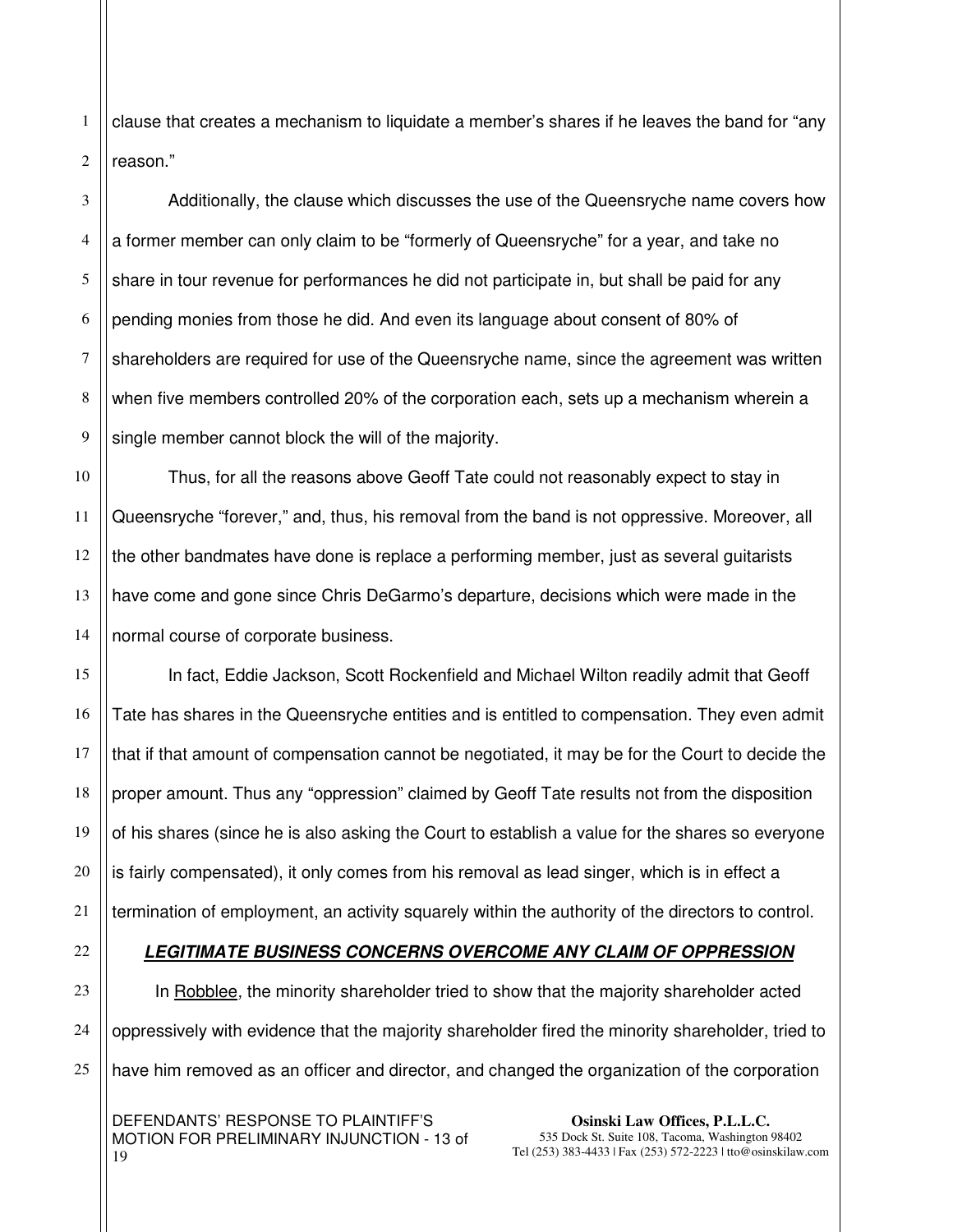1 2 3 4 in order to take over the minority shareholder's functions. See Robblee, 68 Wash. App. at 75. (As affirmed by Scott) The court found that there was no oppression because there were legitimate and reasonable explanations for the conduct the minority shareholder characterized as oppressive. See id. at 75-77.

5 6 7 8 9 10 11 12 13 14 15 16 17 Here, as in Robblee, there are an abundance of legitimate reasons for the decision to replace Geoff Tate. The musical direction he has taken the band has led to a precipitous drop in album sales. Geoff Tate refuses to perform the bulk of the songs which made the band popular, nor produce music in that style. He surreptitiously attempted to obtain vast monies for an Operation: Mindcrime movie for himself alone in an act of self dealing. Geoff Tate refused to take on new and professional management and operation of the merchandise and fan club, preferring his family serve in those roles and draw the salary from it. And, most important of all, when Eddie Jackson, Scott Rockenfield and Michael Wilton tried to assert control and begin to reverse some of these bad business decisions, Geoff Tate engaged in a vicious, unprovoked physical assault for which he has shown no remorse until this proceeding. Geoff Tate then engaged in increasingly erradic behavior, threatening his bandmates and even lashing out at the audience. Not only was his removal a result of legitimate business concerns, but of outright business necessity!

18 19 20 21 22 23 24 25 Court deference to such legitimate concerns is the rule. It is fundamental in the law of corporations that the majority of its stockholders shall control the policy of the corporation, and regulate and govern the lawful exercise of its business and courts of equity will not undertake to control the policy or business methods of a corporation, although it may be seen that a wiser policy might be adopted and the business more successful if other methods were pursued. See Scott, 148 Wn.2d at 709 ("Courts are reluctant to interfere with the internal management of corporations and generally refuse to substitute their judgment for that of the directors."). See id.

DEFENDANTS' RESPONSE TO PLAINTIFF'S MOTION FOR PRELIMINARY INJUNCTION - 14 of 19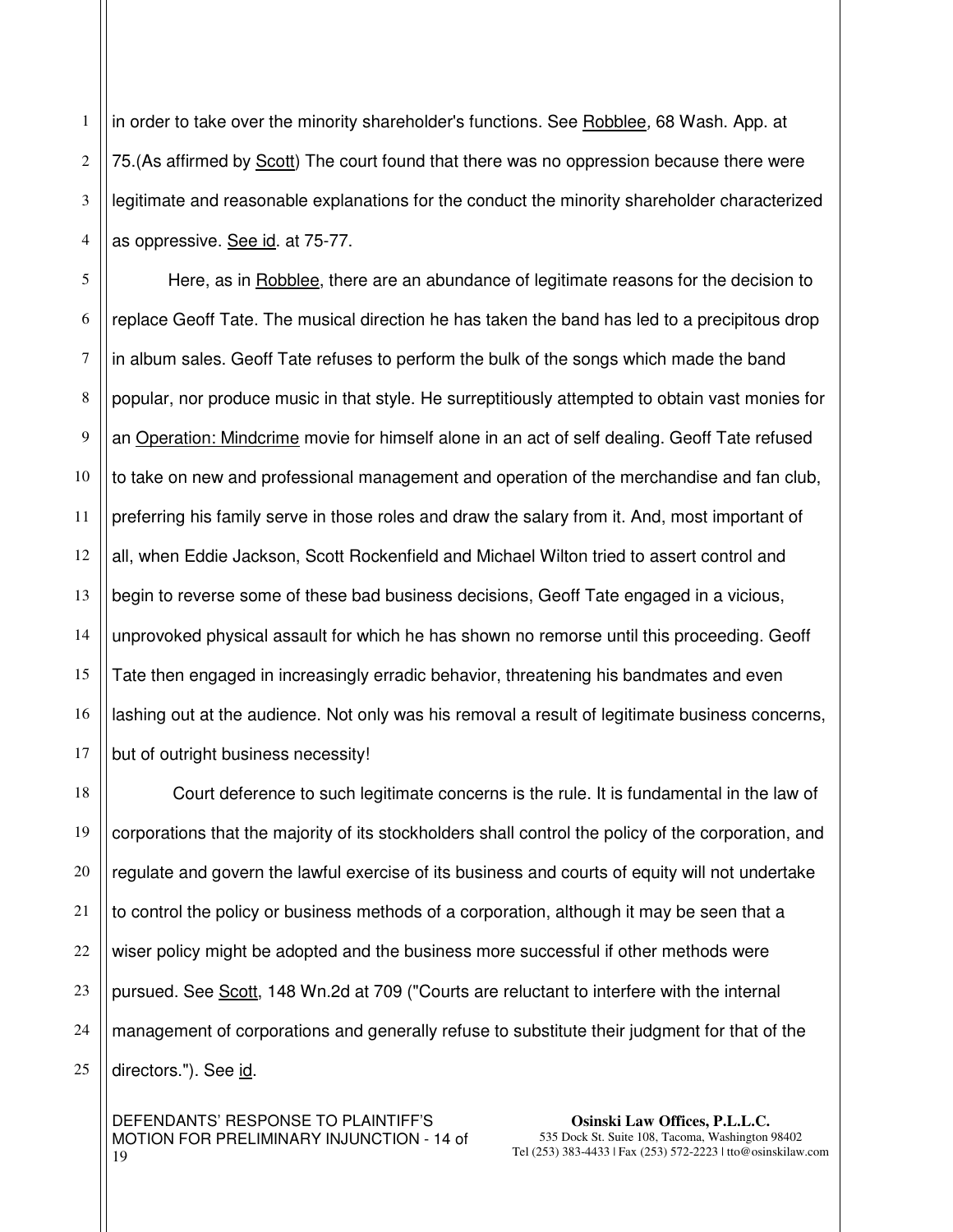## **GEOFF TATE SHOULD NOT BE AWARDED THE NAME**

As discussed above, the only way Geoff Tate can be awarded the name Queensryche is through the harsh and extreme remedy of judicial dissolution of the Queensryche entities. Employment of such a drastic remedy is not only unwarranted due to the lack of oppression and legitimate business considerations discussed above, but it would not be fair and equitable, as such a remedy lies in equity.

7 8 9 10 11 12 Geoff Tate's central claim for why he should get the name Queensryche is that it is the only "equitable outcome" because "he is the band." As set forth in the declarations from Eddie Jackson, Scott Rockenfield and Michael Wilton, Queensryche has always been a collaborative effort amongst its members, especially during its extremely successful first period. This has only changed during the last few unsuccessful albums, and due only to Geoff Tate's authoritarian ways.

13 14 15 16 17 18 19 20 21 22 23 Moreover, Geoff Tate's odd reliance on songwriting royalties fails to recognize several other considerations. In fact, under Geoff Tate's logic, George Harrison and Ringo Starr were not really Beatles, as the vast majority of the songs were written by John Lennon and Paul McCartney. Geoff Tate is not even a founding member of the band, having come in after all the EP material that launched Queensryche was written. He has only ever written lyrics and no music, and not even all the lyrics at that. $3$  In addition, over the last three albums, Geoff Tate, in concert with wife and manager Susan, has conspired to lock out Eddie Jackson, Scott Rockenfield and Michael Wilton from the creative process. Thus, any recent uptick in songwriting credits has been a result of the last three albums, which were marked by rapidly declining sales and fan response. And, the bulk of the band entities' revenue has come from touring and the ancillary merchandise and back catalog sales in recent years.

24

j

25

1

2

3

4

5

6

DEFENDANTS' RESPONSE TO PLAINTIFF'S MOTION FOR PRELIMINARY INJUNCTION - 15 of 19

 $3$  U.S. Copyright Act defines a "song" as consisting of the two co-equal parts of "music" and "lyrics."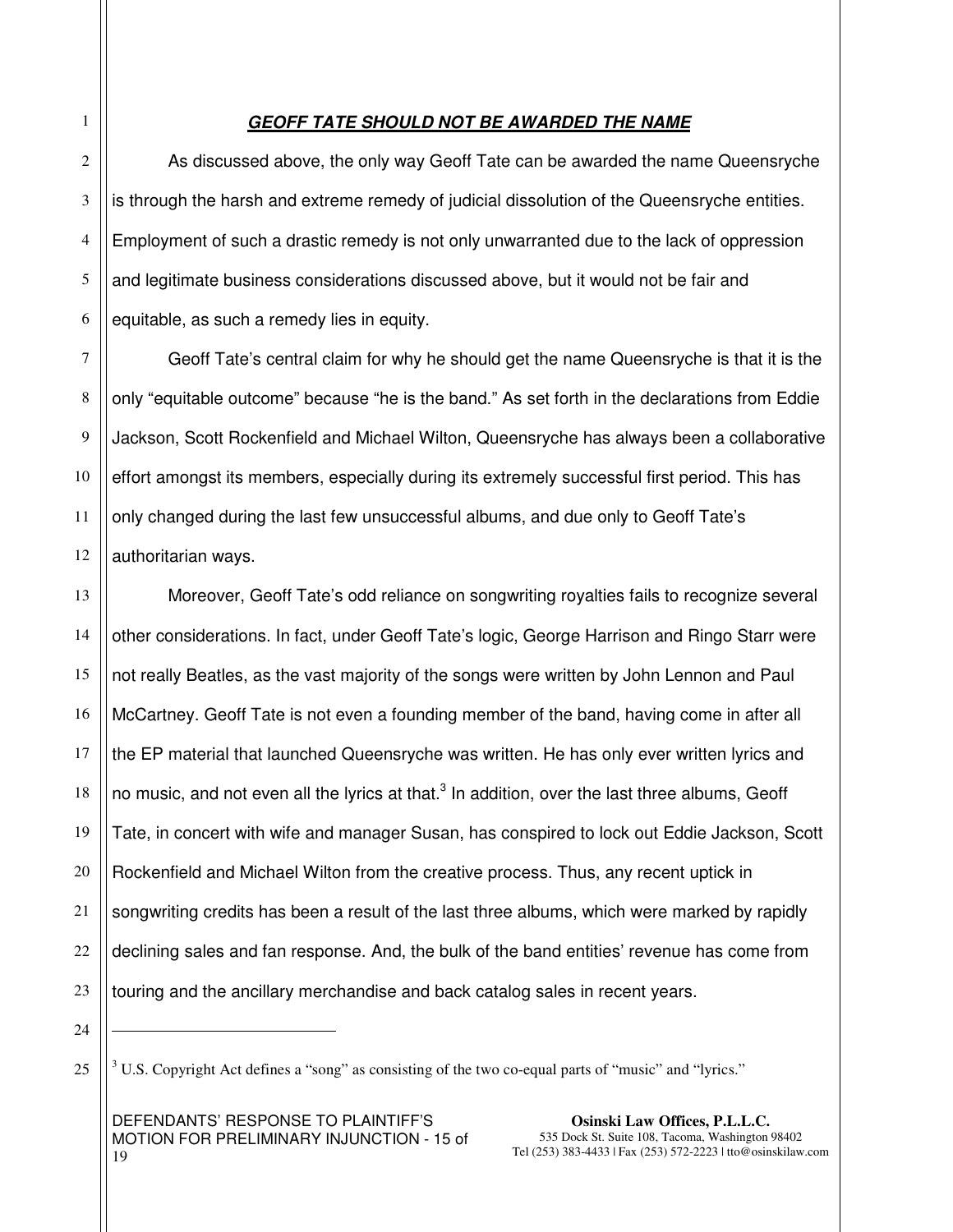Additionally, Geoff Tate, through his physical assault, outrageous, naked self-dealing on the Operation: Mindcrime movie, and other activities detrimental to the corporation and brand, has unclean hands and cannot ask for equitable relief. Plus, his defaming of his fellow bandmates and denigrating of the band in Rollingstone.com, and wrongful lockout of Eddie Jackson, Scott Rockenfield, and Michael Wilton from the Queensryche Facebook account and band websites, is in direct breach of his duties to the corporations themselves.

7 8 9 On the other hand, the remaining members have a strong claim to the Queensryche name. As the original founding members of the band and a clear majority, they have the strongest claim. Moreover, Geoff Tate himself has acknowledged publicly the importance of Queensryche's popularity coming from its "sound," and how that sound originates with the musicians Eddie Jackson, Scott Rockenfield and Michael Wilton. As Geoff Tate has never written any music for any Queensryche songs, this stands to reason. And as set forth in the Declaration of Paul Geary and attachments, it is this sound, coupled by a willingness to return to it as it was in the first five albums, both in new and old material, which will let Queensryche succeed well beyond its current performance, something that cannot happen with Geoff Tate's refusal to embrace Queensryche's past.

24

25

## **AN INJUNCTION WILL HARM THE NAME, CORPORATIONS,**

## **AND ALL SHAREHOLDERS AND THIRD PARTIES**

23 Geoff Tate will not be harmed by the failure to issue an injunction. The Queensryche brand will continue its new momentum, propelling not only touring, but back catalog and merchandise sales which would either benefit him directly through royalties, or indirectly by increasing the value of his shares and thus the amount of buyout. Geoff Tate also continues to tour as a solo act and had just signed a major solo record contract.

Eddie Jackson, Scott Rockenfield and Michael Wilton would be harmed by an injunction. They would have to cancel the three performances already contracted for with the

DEFENDANTS' RESPONSE TO PLAINTIFF'S MOTION FOR PRELIMINARY INJUNCTION - 16 of 19

**Osinski Law Offices, P.L.L.C.**  535 Dock St. Suite 108, Tacoma, Washington 98402 Tel (253) 383-4433 | Fax (253) 572-2223 | tto@osinskilaw.com

1

2

3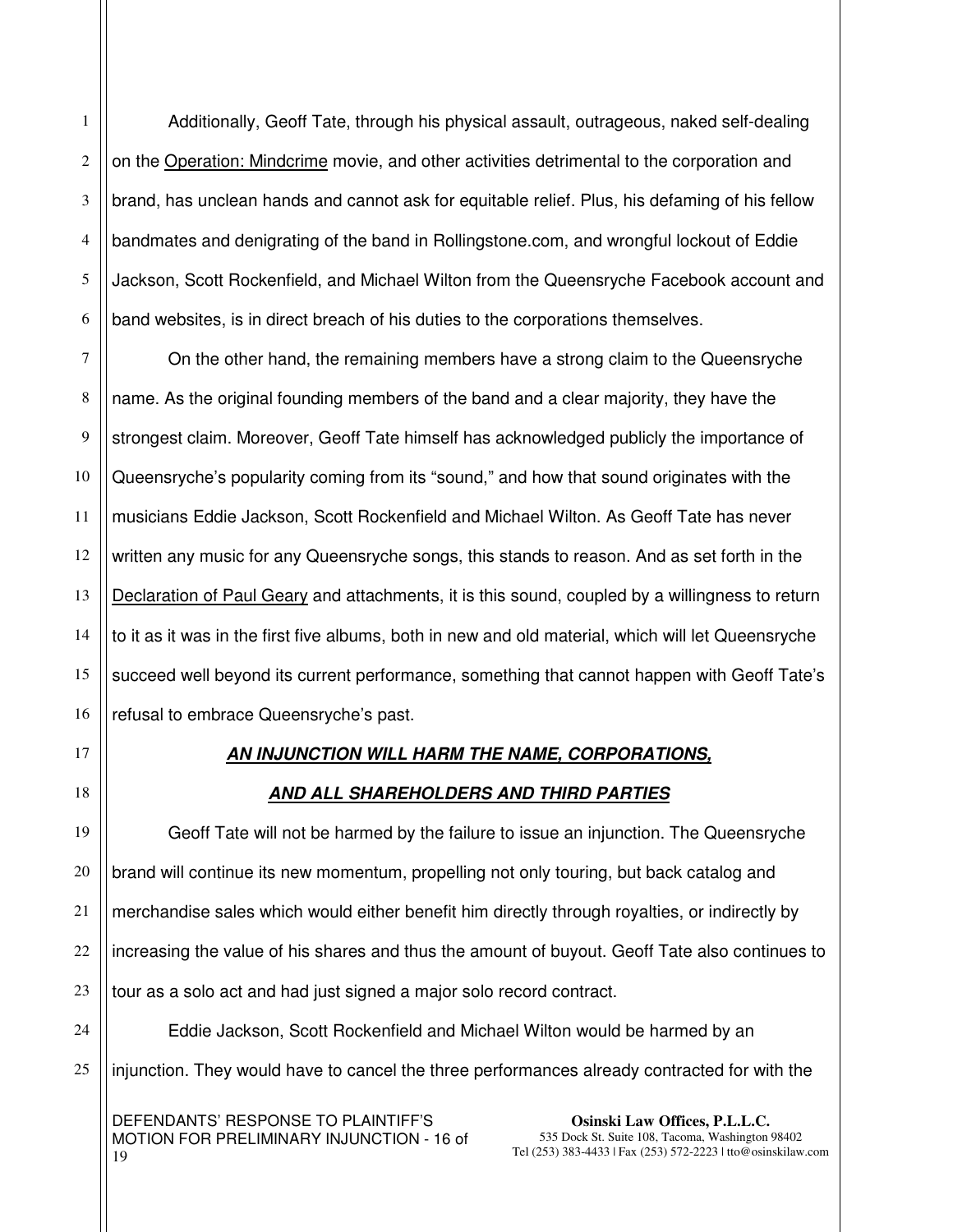1 2 3 4 5 6 7 8 9 10 new Queensryche line up, which would also harm the promoters and other third parties and bring liability on the corporations. The seven employees of the Queensryche companies that support touring and performances would also be harmed since they are paid per performance. Moreover, as set forth by Paul Geary at Frontline/AGPS, he is confident of his ability to secure them at least \$4 million in touring revenue alone, with commensurate surges in back catalog and merchandise sales. An injunction would eliminate all of this, as well as simply take Queensryche out of the public for over a year during the pendency of this case. In fact, one of Geoff Tate's main arguments is that removing him keeps Queensryche from recording and touring, and that constitutes waste and harm to the corporations and brand. To grant him the injunctions he seeks would do just that harm.

11 12 If no injunction is issued, the fans will show for themselves if they embrace or reject a Queensryche without Geoff Tate. If an injunction is issued, they will be denied that chance, eliminating millions in potential revenue and harming the brand through lack of promotion. That is not an equitable or balanced outcome.

## **GEOFF TATE HAS AN ADEQUATE REMEDY AT LAW**

In order to obtain a remedy at equity, Geoff Tate must show he has no adequate remedy at law. Here, any harm he articulates can be corrected with monetary damages. Any diminuation to his stock, company assets, or tort based damage he could obtain can be remedied with monetary damages and thus he has an adequate remedy at law.

## **THE BOND MUST BE IN THE MILLIONS**

If the court were to issue an injunction, the bond for it must be in the millions, not a mere \$5,000. An injunction will stop Queensryche from touring, which is its primary economic engine the last few years, and harm merchandise and back catalog sales. The Queensryche entities have generated between \$2.5 and \$3 million a year in gross revenues in 2007 – 2011. Additionally, Paul Geary, in his role as an industry expert and part of the world's largest music

DEFENDANTS' RESPONSE TO PLAINTIFF'S MOTION FOR PRELIMINARY INJUNCTION - 17 of 19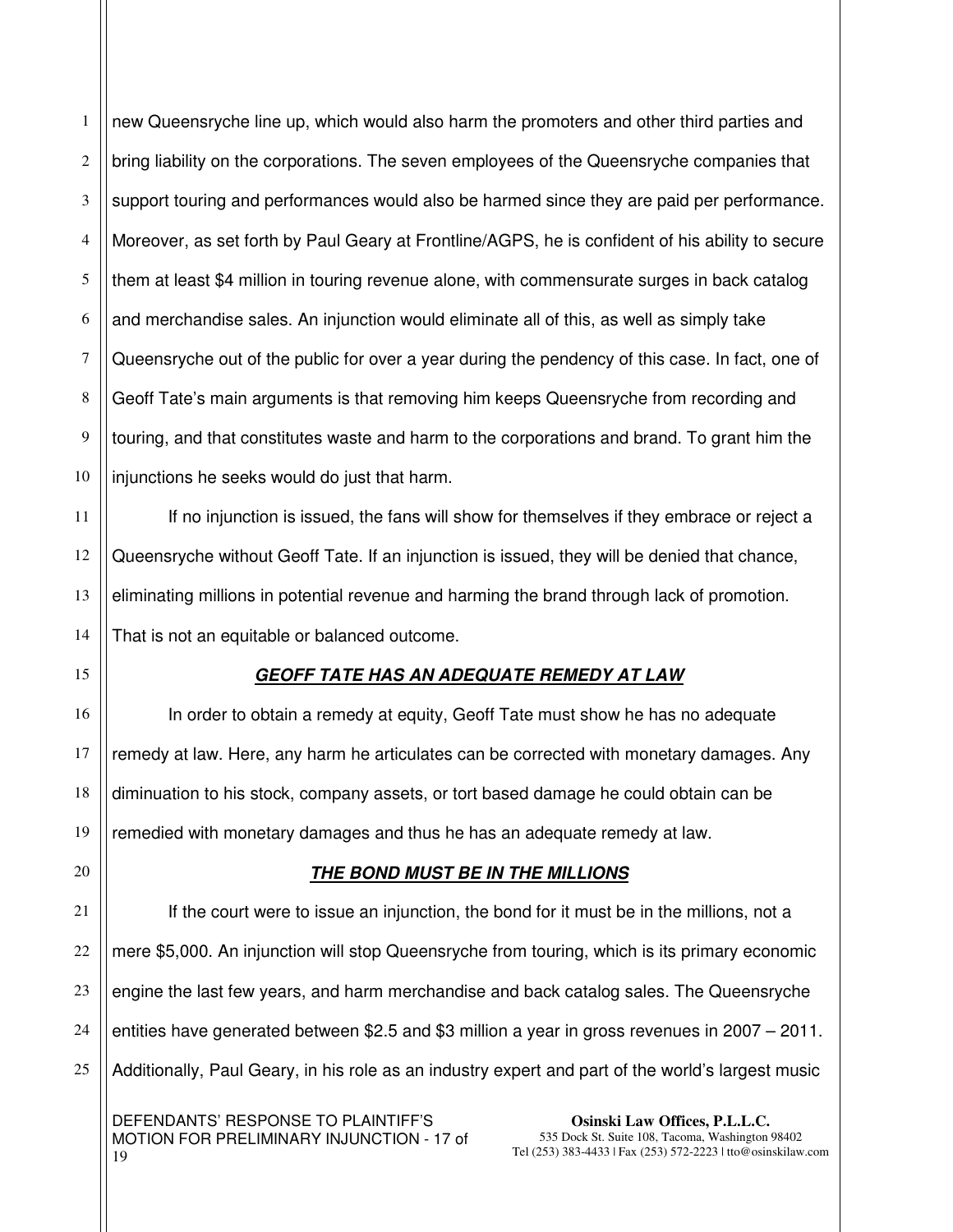1 2 3 4 5 management company, estimates that he can secure over \$4 million in touring revenue alone between now and the trial date. And this does not count merchandise and back catalog revenue increases. Any bond must be adequate to cover all this loss and the potential loss from Queensryche having to start up again after a long hiatus. As such, Defendants ask for a bond of no less than \$10 million to adequately secure this risk.

#### **CONCLUSION**

No preliminary injunction should be issued. Geoff Tate is not likely to succeed on the merits. He has not been oppressed, because his expectation to remain as Queensryche's lead singer forever is not reasonable. Geoff Tate's removal as lead singer was due to legitimate business considerations, including his takeover of the creative process to bad results, rejection of the popular parts of the music catalog, and his physical assault of his bandmates and subsequent erratic behavior. Judicial dissolution is an extreme remedy only undertaken in rare circumstances, and without judicial dissolution, Geoff Tate cannot be awarded the name Queensryche. And award of the name must be done through equity, and doing so would be the opposite. An injunction would not properly balance the harms among the band members, third parties, or the public. And, the bond for any injunction must be in the millions to adequately protect the potential loss.

 Geoff Tate needs to be compensated for his shares in the Queensryche entities, no one denies this. He also has a right to ask the Court to determine a fair amount if that cannot be done through negotiation. But, he does not have a right to take Queensryche's name for himself, nor to harm the brand, band and corporations for months by denying its use while this case is fully adjudicated on the merits. Therefore, Plaintiff's motion should be DENIED.

SIGNED this 7th day of July, 2012.

DEFENDANTS' RESPONSE TO PLAINTIFF'S MOTION FOR PRELIMINARY INJUNCTION - 18 of 19